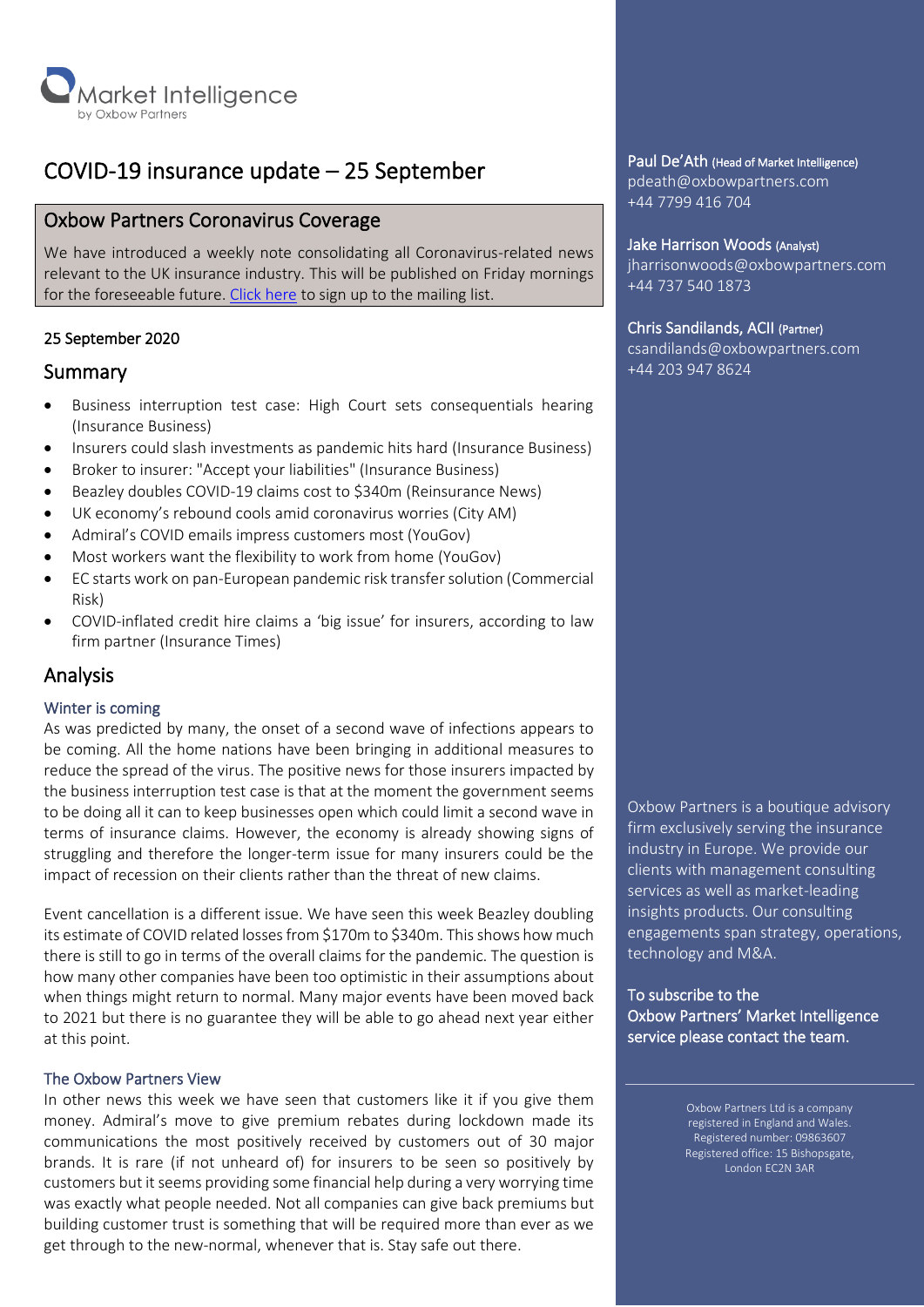

#### Business interruption test case: High Court sets consequentials hearing (Insurance Business)

After the High Court ruled in favour of policyholders during the FCA BI Test Case, it has now been confirmed that the 'consequentials' hearing is due to take place on 2<sup>nd</sup> October. This will involve submissions from the parties on the appropriate declarations to be made by the court and on any applications for appeal. The hearing is due to be live-streamed with details to be published in due course.

#### [Read more](https://www.insurancebusinessmag.com/uk/news/breaking-news/fca-confirms-livestreamed-hearing-in-business-interruption-test-case-225305.aspx)

#### Insurers could slash investments as pandemic hits hard (Insurance Business)

Experts have projected that the COVID-19 pandemic will accelerate the withdrawal of insurers from hedge fund investments. Insurers which had banked on funds making a healthy return this year may be concerned to hear that future outlook looks negative. According to data from Hedge Fund Research (HFR), the industry lost an average of 3.5% in annual returns in the first six months of 2020. This position is backed up by Zurich's CIO who said hedge funds 'would not be good investment' and their poor performance had been a contributing factor to the company's declining profits in the first half of the year.

#### [Read more](https://www.insurancebusinessmag.com/uk/news/breaking-news/insurers-could-slash-investments-as-pandemic-hits-hard--report-234405.aspx)

#### Broker to insurer: "Accept your liabilities" (Insurance Business)

Following the High court's landmark ruling, UK leisure & hospitality broker NDML and the Night Time Industries Association (NTIA) have called on Hiscox to pay out relevant BI claims without further delay. In an open letter to Hiscox, NMDL and NTIA argued that Hiscox had an ethical duty to pay its policyholders and it would be reasonable for the insurer to pay 50% of each claim now with a further 25% on  $1<sup>st</sup>$  December. Such a pay-out would provide a crucial lifeline to keep businesses afloat during ongoing pandemic measurers.

#### [Read more](https://www.insurancebusinessmag.com/uk/news/hospitality/broker-to-insurer-accept-your-liabilities-234510.aspx)

#### Beazley doubles COVID-19 claims cost to \$340m (Reinsurance News)

Specialty insurer Beazley has increased its estimated cost of COVID-19 claims from \$170 million to \$340 million. This has been driven almost exclusively by event cancellation losses as Beazley's first party business was forced to abandon its earlier estimates which had assumed events would resume in September. Despite this, Beazley saw areas of improved growth thanks to rate improvements and does not expect to be impacted by the FCA test case's judgement on BI wording.

#### [Read more](https://www.reinsurancene.ws/beazley-doubles-covid-19-claims-cost-to-340mn/)

#### UK economy's rebound cools amid coronavirus worries (City AM)

The UK's economic recovery from COVID-19 lockdown has "lost some of its bounce" in September as the government begins to wind down its support for individuals and employers while consumers continue to worry about coronavirus safety. With the end of the 'Eat Out to Help Out scheme' and Boris Johnson announcing new restrictions, the rebound of sectors such as hospitality could be placed in jeopardy after the economy contracted by a record 20.4 per cent in the second quarter of the year. Companies also announced job cuts at a rapid pace in September with many citing the end of the furlough scheme in October as a major factor in their decisions.

#### [Read more](https://www.cityam.com/uk-economys-recovery-loses-momentum-amid-coronavirus-worries/?utm_source=slipcase&utm_medium=affiliate&utm_campaign=slipcase)

## Admiral's COVID emails impress customers most (YouGov)

A YouGov poll of nearly 6000 people has found that Admiral's emails around COVID-19 garnered the most positive response from customers. The survey used emails from 30 brands and asked customer how they felt about the brand based on the communications during the pandemic. Admiral's emails telling customers they would receive £25 rebate on their car